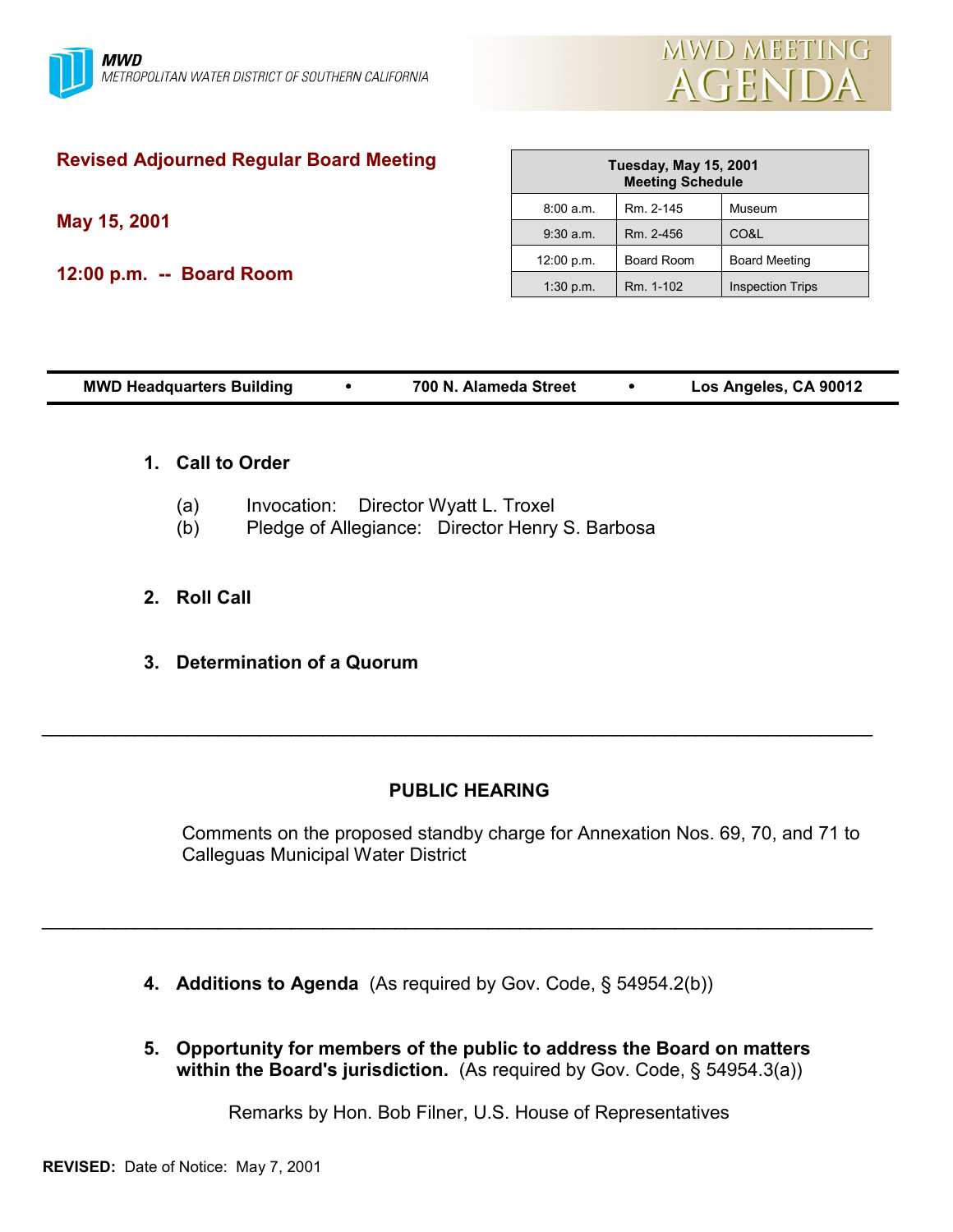# **6. OTHER MATTERS**

- A. Approval of the Minutes of the Meeting held April 10, 2001. (A copy has been mailed to each Director) Any additions, corrections, or omissions
- B. Induction of new Director, Harold Ball, from San Diego County Water Authority
	- (a) Receive credentials
	- (b) Report on credentials by General Counsel
	- (c) File credentials
	- (d) Administer Oath of Office
	- (e) File Oath
- C. Committee appointments. (Exec.)
- D. Chairman's Monthly Activity Report
- E. Report from the Subcommittee on Rate Structure Implementation
- F. General Manager's Reports:
	- a. Oral report on Colorado River matters. (LC&P)
	- b. Oral report on Bay-Delta and State Water Project matters. (LC&P, WPQ&R)
	- c. General Manager's summary of District activities for the month of April. **(Written report to be sent separately)**
- G. General Counselís summary of Legal Department activities for the month of April. **(Written report to be sent separately)**

# **7. ORAL REPORTS OF STANDING COMMITTEES**

- 7-1 Executive Committee (Phillip J. Pace, Chair)
- 7-2 Audit, Budget and Finance (Wesley M. Bannister, Chair)
- 7-3 Engineering, Operations and Real Property (Henry S. Barbosa, Chair)
- 7-4 Legal, Claims and Personnel (Gary A. Morse, Chair)
- 7-5 Communications, Outreach and Legislation (Helen Z. Hansen, Chair)
- 7-6 Water Planning, Quality and Resources (Langdon W. Owen, Chair)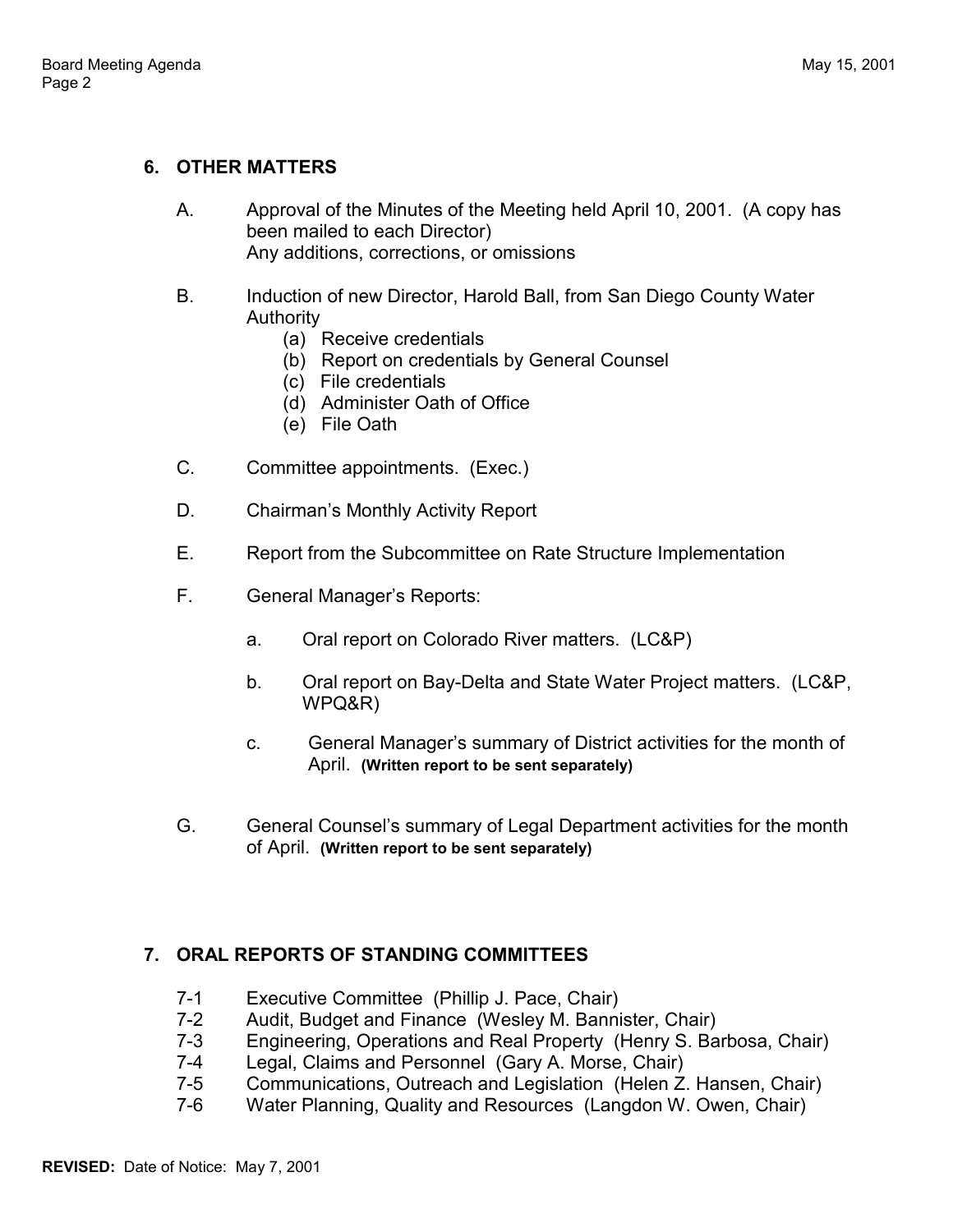#### **8. CONSENT CALENDAR ITEMS (Action)**

8-1 Approve casualty and property insurance program costs not to exceed \$633,500 for fiscal year 2001-02. (AB&F)

#### **Recommendation:**

**Option #1:**

**Determine that the proposed Excess Liability insurance coverage is not subject to CEQA per Sections 15061(b)(3) and 15378(b)(2) of the State CEQA Guidelines.**

**a. Approve the Excess Liability insurance premium not to exceed \$500,000, all other lines of insurance coverage not to exceed \$115,000 and \$18,500 in broker fees effective July 1, 2001 to June 30, 2002. Total payments not to exceed \$633,500. This option meets bond covenant requirements.**

**b. Amend the Driver contracts adding \$500,000 for the Excess Liability insurance premium; contracts contain funds to pay the \$115,000 for other lines of insurance and the \$18,500 broker fees.**

- **c. Extend the contract period from July 1 to September 30, 2001.**
- 8-2 Adopt resolution reporting the value of employer paid-member contributions to the Public Employees' Retirement System and approve action to implement benefits parity. (LC&P)

#### **Recommendation:**

**Option #1:**

**a. Determine that the proposed action is not subject to CEQA per Sections 15061(b)(3) and 15378(b)(2) of the State CEQA Guidelines.**

**b. In accordance with (1) the Supervisors' Association and the Management and Professional Employees Association negotiated labor agreements with Metropolitan, (2) the Association of Confidential Employees upcoming favored nations benefit election, and (3) Government Code Section 20636 (c)(4), adopt the attached resolution. This resolution reports the value of employer-paid member contributions to the Public Employees' Retirement System for employees in classifications represented by these units, and all Unrepresented employees, effective May 27, 2001.**

**c. In accordance with Metropolitan's philosophy of benefits parity, approve the revision of Administrative Code Section 6523 to implement a change in dental benefits for Unrepresented employees effective June 1, 2001 in line with all other employee bargaining units.**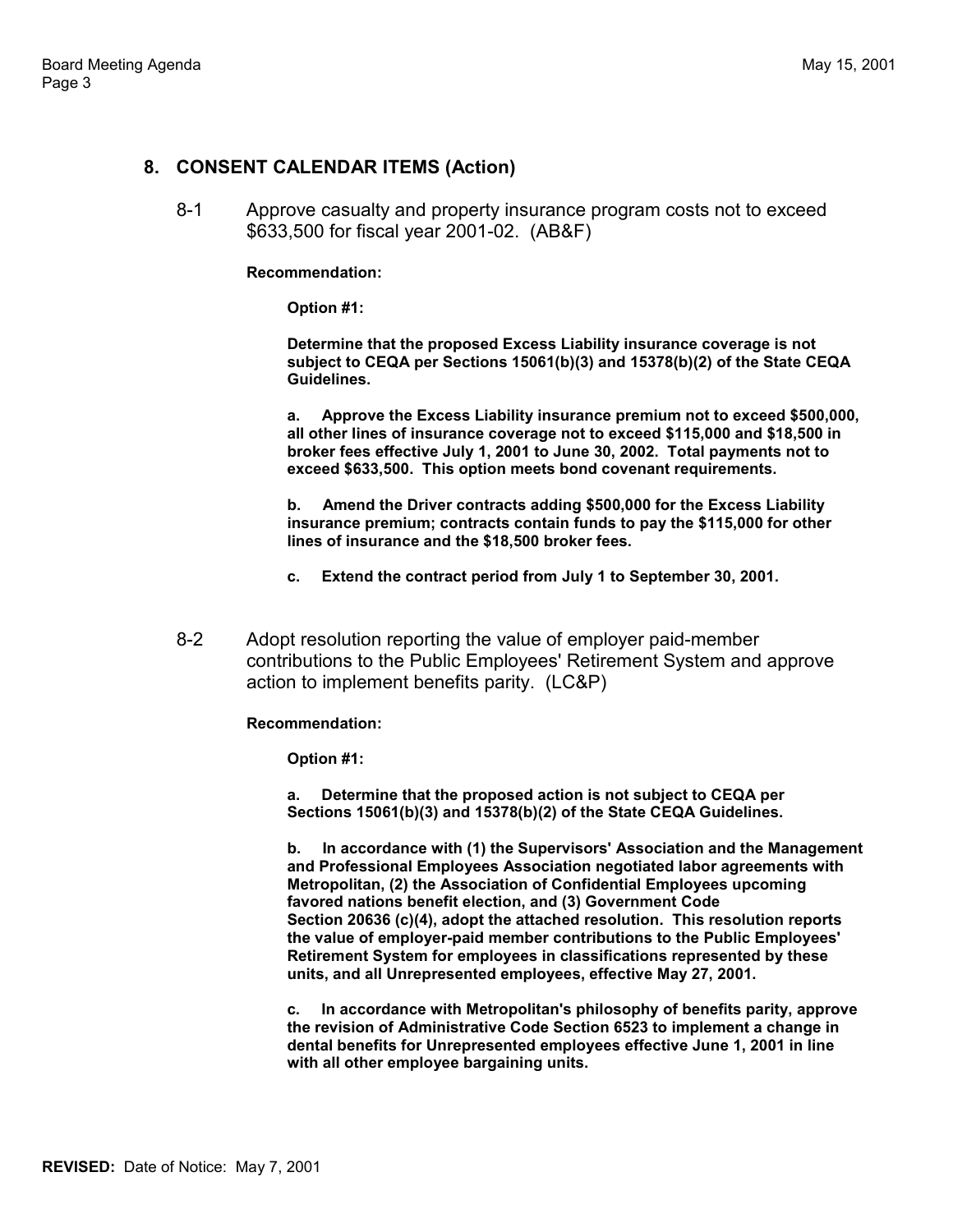8-3 Adopt resolutions in support of proposals for Proposition 13 funding requests for groundwater storage and urban water conservation projects. (WPQ&R)

**Recommendation:**

**Option #1:**

**Determine that the resolutions relating to the DWR grant proposals are not subject to CEQA per Sections 15061(b)(3) and 15378(b)(4) of the State CEQA Guidelines. Adopt the attached resolutions in support of the grant proposals.**

8-5 Approve funding for External Affairs operational memberships for fiscal year 2001-02. (CO&L)

**Recommendation:**

**Option #1:**

**Determine that the proposed action is not subject to CEQA per Section 15378(b)(4) of the State CEQA Guidelines. Approve operational association memberships deemed essential to Metropolitan. These aforementioned memberships do not fall into Corporate Resources, Water System Operations, or Water Resource Management fiscal responsibilities.**

8-6 Legislative support for chromium 6 funding. (CO&L)

**Recommendation:**

**Option #1:**

**Adopt legislative policy principle: Support legislative and administrative efforts to secure funding for the purpose of studying the health effects of chromium 6 and if necessary fund treatment technology development in order to establish drinking water regulations.**

8-7 Authorize payment of \$213,000 for AWWARF's Voluntary Research Subscription Program. (Exec.)

**Recommendation:**

**Determine that the proposed financial contribution to the AWWARF program is not subject to CEQA per Section 15378(b)(4) of the State CEQA Guidelines.**

**Authorize the remaining payment of AWWARF's subscription for fiscal year 2000-01.**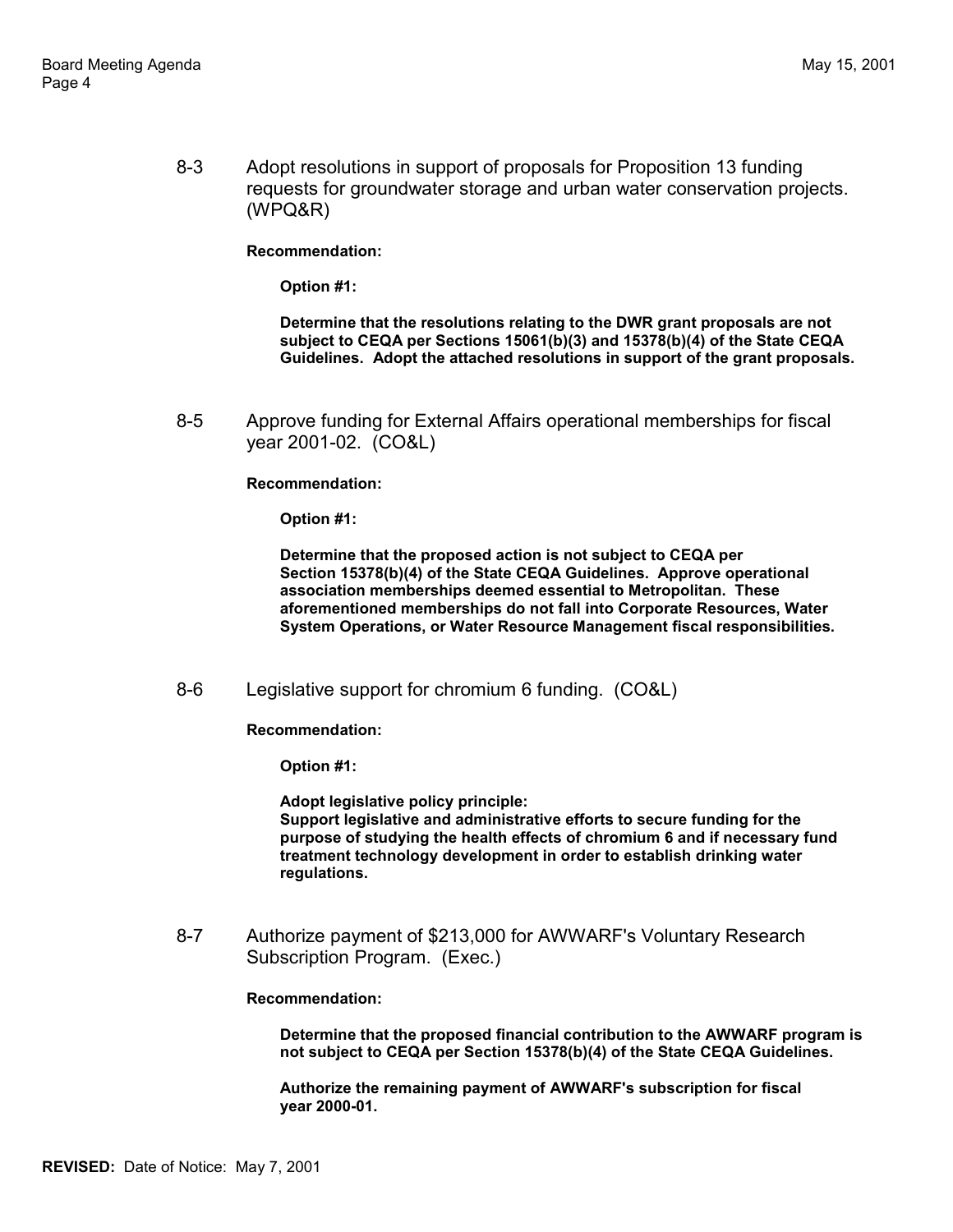8-8 Grant conditional approval for Annexation No. 72 to Calleguas Municipal Water District and Metropolitan; and adopt resolution of intention to impose standby charges. (Exec.)

**Recommendation:**

**Option #1:**

**a. Determine that the proposed actions are not subject to CEQA per Sections 15378(b)(4) and 15061(b)(3) of the State CEQA Guidelines;**

**b. Grant conditional approval, as defined in the Metropolitan Water District Administrative Code Section 3100(b), for Annexation No. 72, concurrently to Calleguas and Metropolitan; conditioned upon receipt in full of annexation charge payment of \$10,674.40 to Metropolitan if subject annexation is completed by December 31, 2001, or, if completed after said date, at the then current annexation charge rate;**

**c. Approve Calleguas' proposed Annexation No. 72 Plan for Implementing Water Use Efficiency Guidelines; and**

**d. Adopt the resolution of intention to impose water standby charges within the proposed annexation territory for Annexation No. 72.**

# **(END OF CONSENT CALENDAR)**

# **9. OTHER BOARD ITEMS (Action)**

9-1 Adopt resolution to impose a water standby charge for fiscal year 2001-02. (AB&F)

#### **Recommendation:**

**Option #1:**

**Determine that the resolution relating to the water standby charge is not subject to CEQA per Section 15378(b)(4) of the State CEQA Guidelines.**

**Approve the resolution to impose and extend a water standby charge.**

9-2 Award a \$2.2 million contract to Kiewit Pacific Co. for the construction of the South High Water Road at Diamond Valley Lake (Appn. 15123). (EO&RP)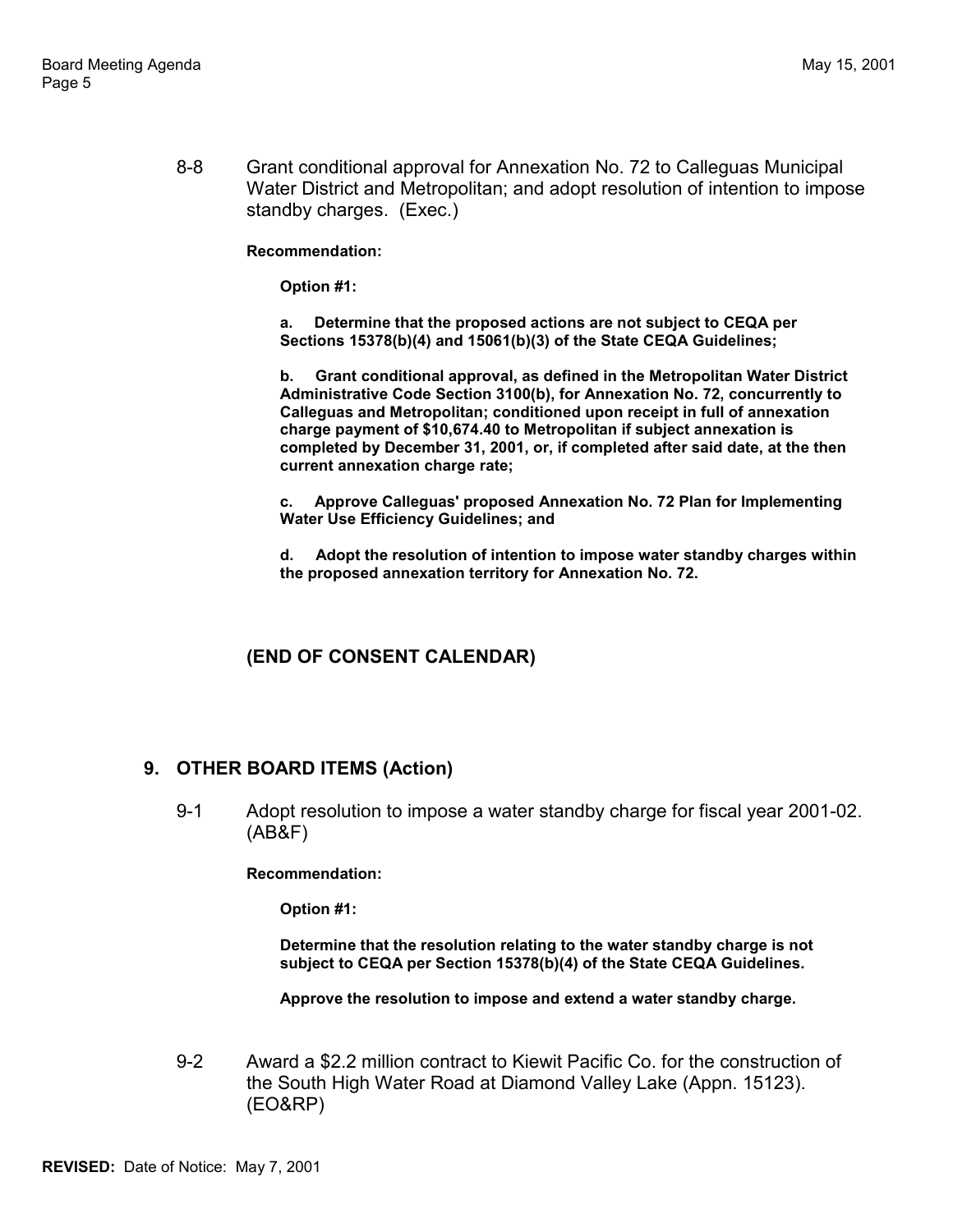**Recommendation:**

**Option #1:**

**a. Determine that the proposed action has been previously addressed in the certified 1991 FEIR and subsequent environmental documentation for the DVL Project and that no further environmental analysis is required.**

**b. Award a fixed price construction contract in the amount of \$2,214,700 to Kiewit Pacific Co. for the construction of the South Rim High Water Road at Diamond Valley Lake.**

- 9-3 Authorize amendment to agreement with Flavell, Tennenbaum & Edwards to increase the maximum amount to be paid for appraisal services and litigation support in the eminent domain action for the Inland Feeder Project entitled *Metropolitan v. Campus Crusade for Christ*, San Bernardino Superior Court Case No. SCV34598. (LC&P) [Conference with legal counsel-existing litigation; to be heard in closed session **pursuant to Gov. Code ß 54956.9(a)]**
- 9-4 Authorize amendment to agreement for legal services with the law firm of Hunton & Williams in *Defenders of Wildlife, et al. v. Bruce Babbitt, et al*., United States District Court for the District of Columbia case number 1:00CV01544. (LC&P) **[Conference with legal counsel—existing litigation; may be heard in closed session pursuant to Gov. Code ß 54956.9(a)]**
- 9-5 Authorize amendment of contract for legal services with the Law Offices of Charles S. LiMandri in *Metropolitan Water District v. Hartford Financial Services Group, et al*., U.S.D.C. Case No. CV-00-4040 GHK (Mcx). (LC&P) **[Conference with legal counsel—existing litigation; to be heard in closed session pursuant to Gov. Code ß 54956.9(a) and (b)]**
- 9-6 Authorize settlement of claim of Dominick and Brenda Vitelli regarding vibrations emanating from Olinda Pressure Control Structure. (LC&P) [Conference with legal counsel-significant exposure to litigation (one case); to be **heard in closed session pursuant to Gov. Code ß 54956.9(b)(1)]**
- 9-7 Authorize entering into the Interim Surplus Guidelines Forbearance Agreement with the United States and the Arizona Department of Water Resources. (Exec.)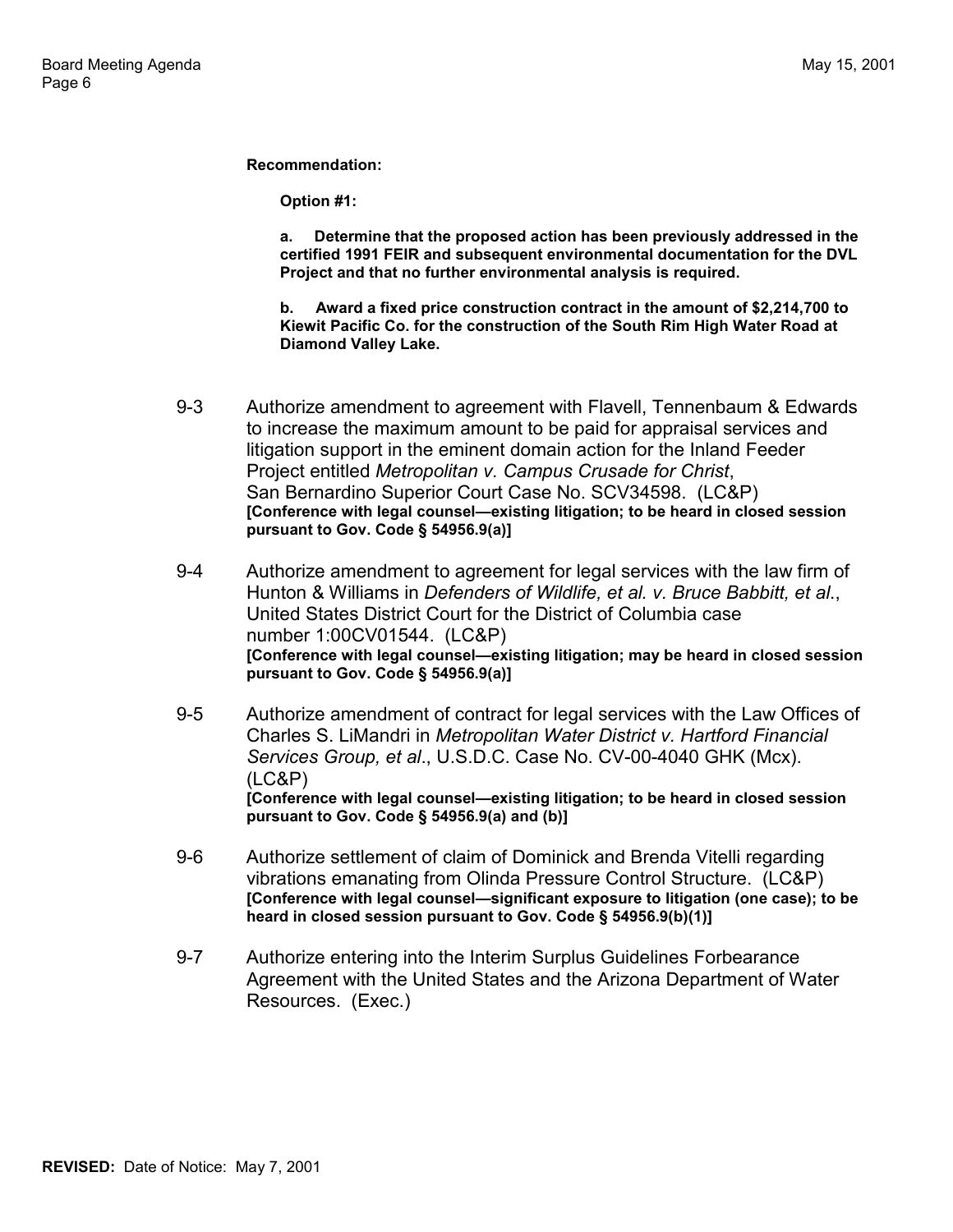**Recommendation:**

**Option #1:**

**Determine that the execution of the Interim Surplus Guidelines Forbearance Agreement with the United States and the Arizona Department of Water Resources is categorically exempt from CEQA (Section 15301 of the State CEQA Guidelines) and authorize the General Manager to enter into the proposed Agreement in a form approved by the General Counsel.**

9-8 Approve the Seawater Desalination Action Plan and authorize the General Manager to commence program development. (WPQ&R)

#### **Recommendation:**

**Option #1:**

**Determine that the proposed action is not subject to CEQA per Sections 15378(b)(2) and 15061(b)(3) of the State CEQA Guidelines, approve the Seawater Desalination Action Plan, and authorize the General Manager to commence program development.**

### **10. BOARD INFORMATION ITEMS**

- 10-1 Status report for the Diamond Valley Lake Project for the month ending March 2001. (EO&RP)
- 10-2 Status report for the Inland Feeder Project for the month ending March 2001. (EO&RP) **[Any discussion of potential litigation to be heard in closed session. Conference** with legal counsel-significant exposure to litigation (two matters); to be heard in **closed session pursuant to Gov. Code ß 54956.9(b)]**
- 10-3 Report on proposed modifications to the Business Outreach Program. (LC&P)
- 10-4 Report on fiscal year 2000-01 Innovative Conservation Program Applicant Recommendations. (CO&L)
- 10-5 Final Water Surplus and Drought Management Plan Supply/Demand Report for calendar year 2001.
- **Revised** 10-6 Report on SB 350 (Alpert): Metropolitan Water Districts. (CO&L)